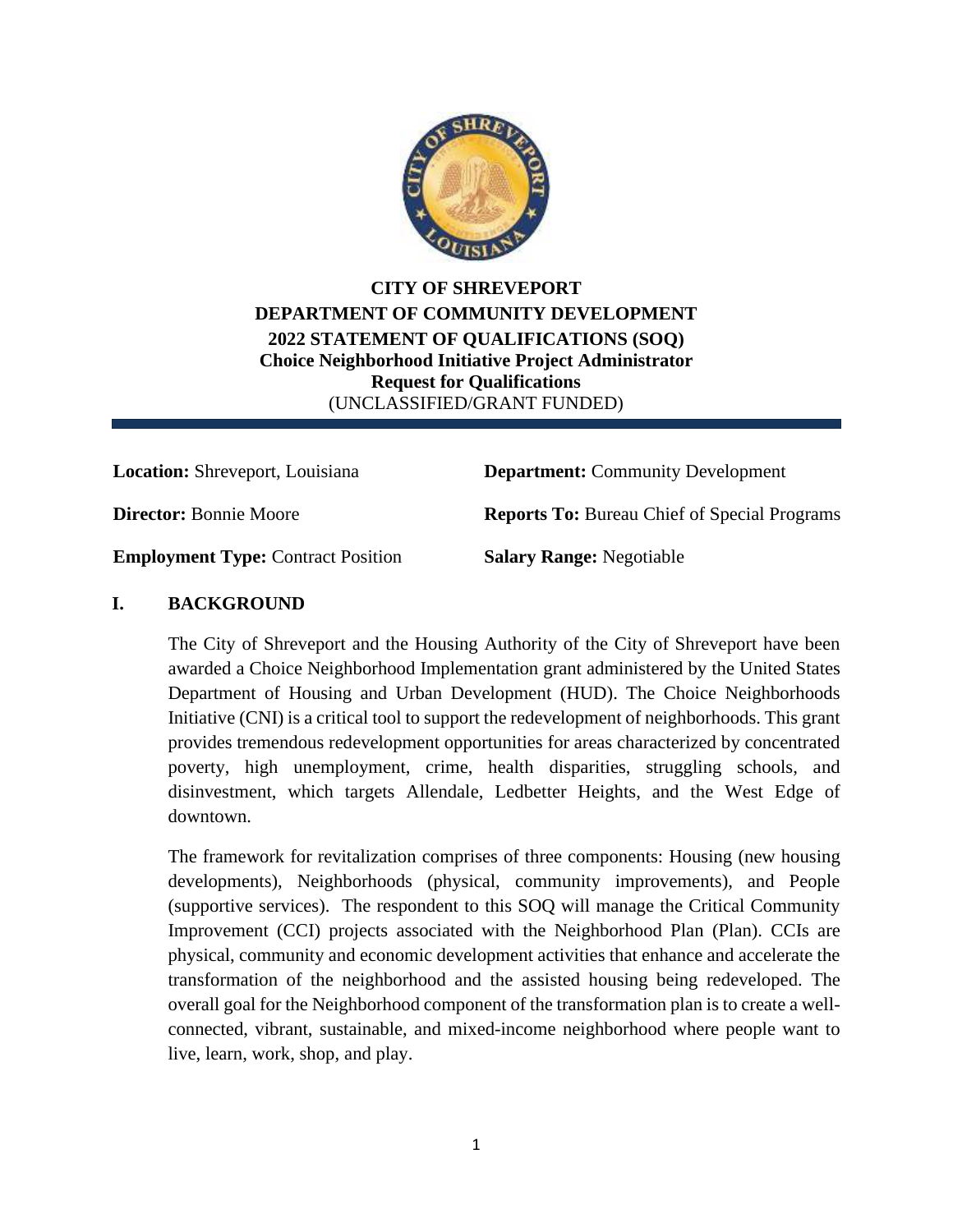### **II. SUMMARY**

The City of Shreveport is seeking a Project Administrator to lead the efforts and implementation of the Plan. They will be responsible for managing all activities and coordination with the Housing and People components of the grant. This successful respondent will be the key contact for coordination of resources and stakeholders in connection with the CNI grant and other projects associated with the Plan. This position has considerable interface with city departments and other local partners.

The respondent must work a minimum of 128 hours per month at an hourly or monthly rate agreeable by all parties. The successful respondent will report directly to the Choice Neighborhood Implementation Coordinator/Bureau Chief of Special Programs.

### **A. ESSENTIAL DUTIES:**

- Leads and oversees the coordination and implementation of the Plan of the CNI grant;
- Participates as part of the CNI team;
- Attends regular scheduled meetings, and provides updates and reports on all CNI "Neighborhood" activities;
- Manages the physical projects of the Plan, working with developers, non-profits and other parties;
- Assists the People component with implementation of the Section 3 plan;
- Builds and maintains constructive and effective relationships with HUD, the Housing Authority of the City of Shreveport, Volunteers of America, and other vital partners to achieve the objectives of the CNI plan;
- Look for additional resources and opportunities to ensure that program goals and outcomes are achieved;
- Develops clear, concise, and comprehensive reports on the progress of the engagement goals for the CNI plan;
- Effectively contribute to all quarterly reports, progress reports and other reports deemed necessary from HUD and other funding sources; and,
- Creates and cultivates relationships with the Community Advisory Body, community partners, governmental entities, residents, neighborhood associations, faith-based organizations, and local businesses needed to support the CNI activities.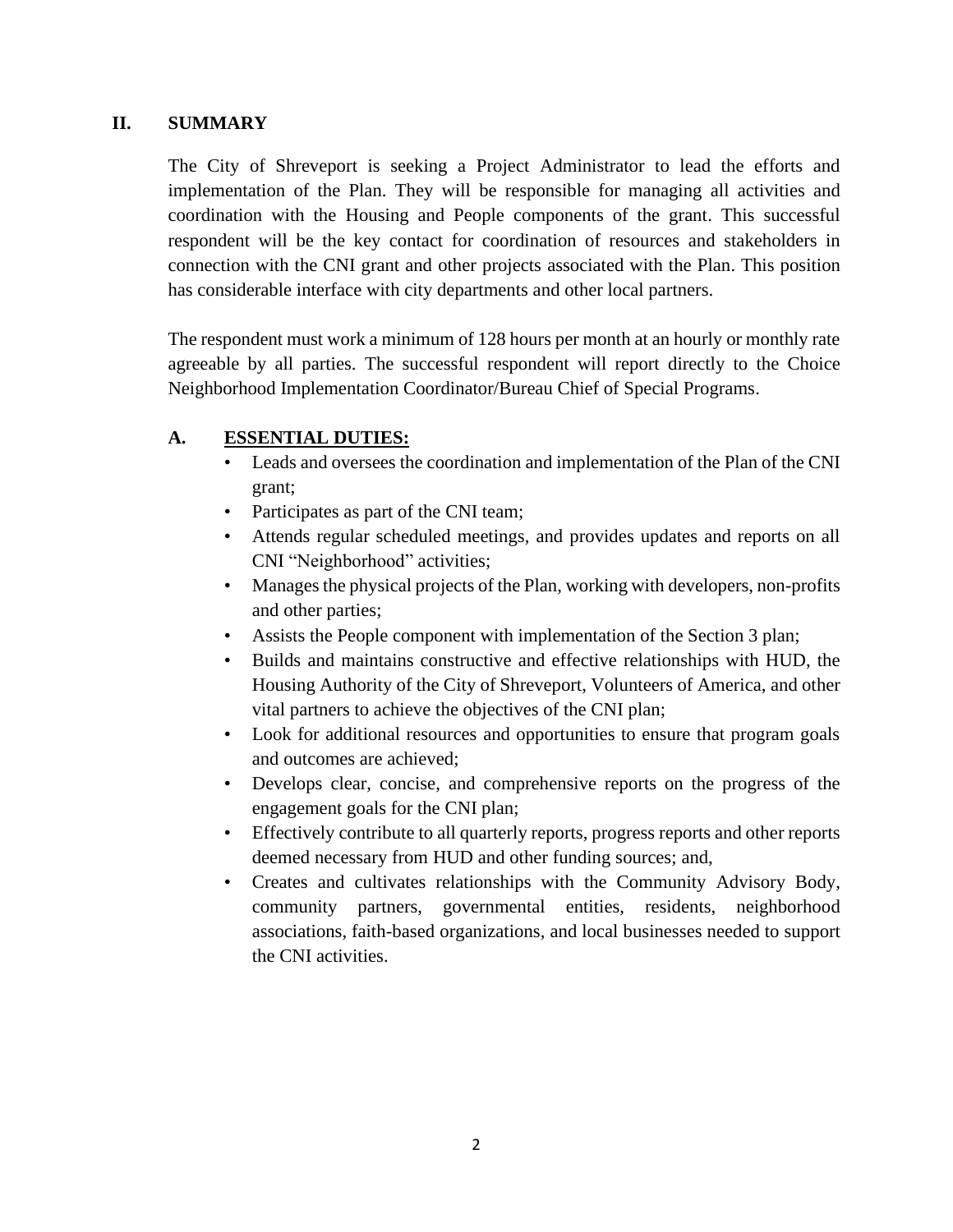# **B. QUALIFICATIONS:**

- Bachelor's Degree required in Human Services Administration/Project Management or related field from an accredited college or university;
- Master's Degree preferred;
- Must have experience working with low-income populations;
- Strong and respected presence in the Choice Neighborhood area with demonstrated ability to cultivate and build relationships with partner organizations is highly desirable;
- Familiarity with Davis Bacon and HUD Section 3 Compliance;
- 3 years' experience in grants management required;
- Hands on experience in redevelopment and neighborhood revitalization activities;
- 3 years' experience in program compliance and project management; and,
- Practical knowledge of construction management is required.

# **C. INSURANCE REQUIREMENTS:**

• Applicants must provide proof of insurance available upon notification of funding. Coverage must be in full force and effect at all times. Such insurance at a minimum must include the following coverage and limits of liability:

| o Commercial General Liability              |             |
|---------------------------------------------|-------------|
| • Combined Single Limit                     | \$1,000,000 |
| • Per Occurrence                            | \$1,000,000 |
| o Commercial Auto Liability Insurance       | \$500,000   |
| o Worker's Compensation Insurance           | \$1,000,000 |
| • Fidelity Bonding (25% of Contract Amount) |             |

- Subrogation Clause, the Subrecipient and all its insurers shall, waive all right of recovery or subrogation against the City, its officers, agents or employees and its insurance companies.
- Proof that such insurance coverage exists shall be furnished to the City by means of Certificate of Insurance before any award of funding is disbursed and services are commenced. **The said Certificate shall name the City as an additional insured.**
- Note: These insurance limits are subject to change.

# **D. ADDITIONAL QUALIFICATIONS:**

- Must be a self-starter, energetic, innovative leader with excellent communication and presentation skills;
- Must have great interaction skills and ability to work with diverse groups;
- Must have strong analytical and technical skills; and,